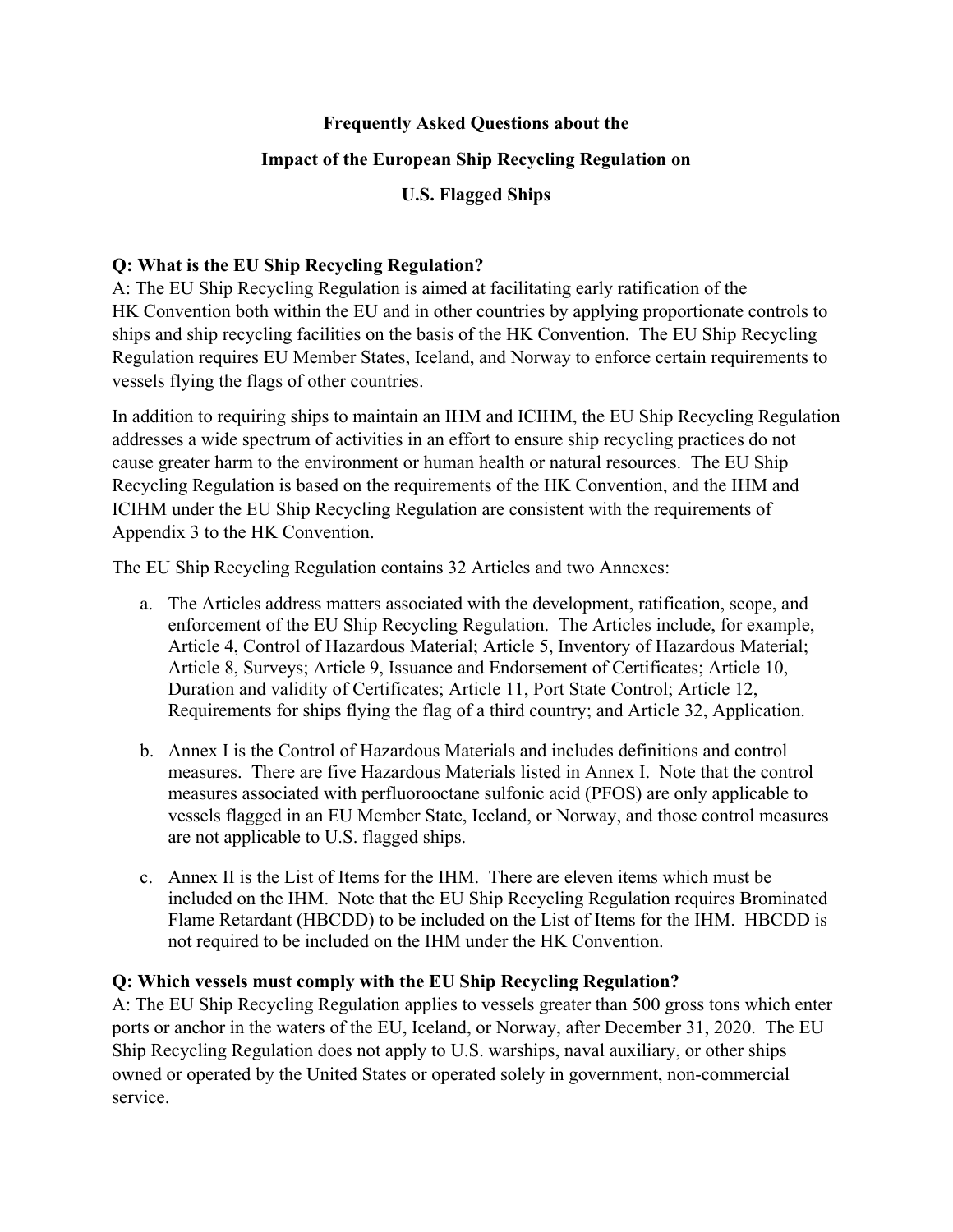# **Q: What is the Inventory of Hazardous Materials?**

A: The IHM consists of three parts including Part I: Hazardous Materials in the ships structure and equipment, Part II: Operationally generated wastes, and Part III: Stores. Only Part I of the IHM is required for the ICIHM, and only Part I of the IHM should be maintained during the vessel's operational life. In addition to the Hazardous Materials set out in the HK Convention, the EU Ship Recycling Regulation added "Brominated Flame Retardant (HBCDD)" to Appendix 2 of the Annex of the HK Convention titled "Minimum list of items for the Inventory of Hazardous Materials." Ships subject to Port State Control exams in EU ports or anchorages should ensure that any installation of HBCDD is documented in Part I of the IHM. Part I of the IHM is a record of certain hazardous materials found in the ship's structure or equipment, the location of the hazardous materials, and the approximate quantity of the hazardous material.

# **Q: How is an IHM developed?**

A: Ship owners / operators should coordinate with their RO to create and maintain Part I of the IHM. For new ships, Part I of the IHM should be developed at the design and construction stage. For existing ships, Part I of the IHM should be developed by the owner / operator through the following process:  $1, 2$ 

- 1. Collect necessary information,
- 2. Assess collected information,
- 3. Prepare visual / sampling check plan,
- 4. Onboard visual check and sampling check, and
- 5. Preparation of part I of the IHM and related documentation

#### **Q: What surveys or inspections are required?**

A: In accordance with Article 8 of the EU Ship Recycling Regulation, each ship subject to the EU Ship Recycling Regulation shall be subject to surveys including initial and renewal surveys as specified below:

- a. An initial survey before the ship is put in service or before the ICIHM is issued. This survey shall verify that Part I of the IHM required by the EU Ship Recycling Regulation is in accordance with the requirements of the HK Convention
- b. A renewal survey at intervals not exceeding five years. This survey shall verify that Part I of the IHM required by the HK Convention complies with the requirements of the HK Convention

<sup>1</sup> Resolution MEPC.269(68): Guidelines for the Development of the Inventory of Hazardous Materials

<sup>2</sup> EMSA's Best Practice on the Inventory of Hazardous Materials